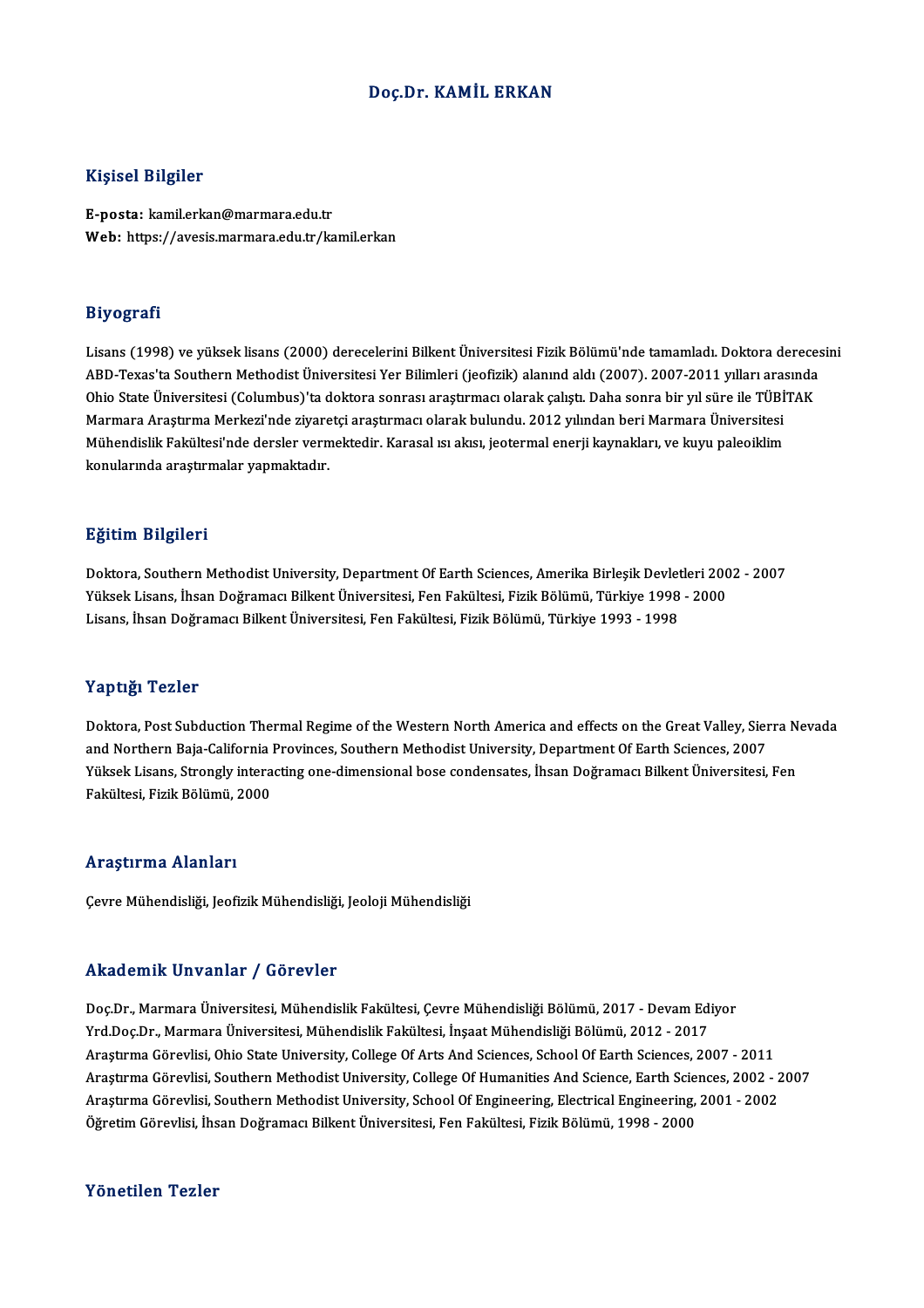ERKAN K., Batı Anadolu'da kuyu sıcaklık-derinlik verilerinin paleoiklimsel modellemesi ve yakın zamanlı iklimsel değişimlerin belirlenmesi, Yüksek Lisans, M.ORKUN(Öğrenci), 2016

## SCI, SSCI ve AHCI İndekslerine Giren Dergilerde Yayınlanan Makaleler

CI, SSCI ve AHCI İndekslerine Giren Dergilerde Yayınlanan Makaleler<br>I. Surface heat flow in bestern Anatolia (Turkey) and implications to the thermal structure of the<br>Codiz Craban BBB1 ve 11118.<br>Surface heat f<br>Gediz Graben<br>Balkan Bawants Surface heat flow in bestern Anatolia (Turkey) and implications t<br>Gediz Graben<br>Balkan-Pazvantoglu E., ERKAN K., ŞALK M., AKKOYUNLU B. O. , TAYANÇ M.<br>TURKISH JOURNAL OF FARTH SCIENCES 2021 (SCL Indekskrine Giren De Gediz Graben<br>Balkan-Pazvantoglu E., ERKAN K., ŞALK M., AKKOYUNLU B. O. , TAYANÇ M.<br>TURKISH JOURNAL OF EARTH SCIENCES, 2021 (SCI İndekslerine Giren Dergi) II. Using gravity gradients to estimate fault parameters in the Wichita Uplift region Uzun S., ERKAN K., Jekeli C. Using gravity gradients to estimate fault parameters in the Wichita Uplift region<br>Uzun S., ERKAN K., Jekeli C.<br>GEOPHYSICAL JOURNAL INTERNATIONAL, cilt.222, sa.3, ss.1704-1716, 2020 (SCI İndekslerine Giren Dergi)<br>Develenmen Uzun S., ERKAN K., Jekeli C.<br>GEOPHYSICAL JOURNAL INTERNATIONAL, cilt.222, sa.3, ss.1704-1716, 2020 (SCI İndekslerine Giren Dergi)<br>III. Development of Nonlinear Optimization Models for Wind Power Plants Using Box-Behnke GEOPHYSICAL JOURNAL INTERNATIONAL,<br>Development of Nonlinear Optimization<br>Experiment: A Case Study for Turkey Development of Nonlinear Optimization<br>Experiment: A Case Study for Turkey<br>Atalan Y. A., TAYANÇ M., ERKAN K., Atalan A.<br>SUSTANAPU ITV silt 12, 2015, 2020 (SCL ind Experiment: A Case Study for Turkey<br>Atalan Y. A. , TAYANÇ M., ERKAN K., Atalan A.<br>SUSTAINABILITY, cilt.12, sa.15, 2020 (SCI İndekslerine Giren Dergi) Atalan Y. A. , TAYANÇ M., ERKAN K., Atalan A.<br>SUSTAINABILITY, cilt.12, sa.15, 2020 (SCI İndekslerine Giren Dergi)<br>IV. Twentieth-century paleoclimatic modeling of borehole temperatures in western and central Anatolia<br>Re **SUSTAINABILITY,<br>Twentieth-centu<br>regions, Turkey<br>EDKAN K. Aldrouw** Twentieth-century paleoclimatic modeling of borehole temper<br>regions, Turkey<br>ERKAN K., Akkoyunlu B., Inal M. O. , Balkan-Pazvantoglu E., TAYANÇ M.<br>INTERNATIONAL JOURNAL OF FARTH SCIENCES, silt 109, sa 4, ss 1137 regions, Turkey<br>ERKAN K., Akkoyunlu B., Inal M. O. , Balkan-Pazvantoglu E., TAYANÇ M.<br>INTERNATIONAL JOURNAL OF EARTH SCIENCES, cilt.108, sa.4, ss.1137-1146, 2019 (SCI İndekslerine Giren Dergi) V. Temperature-depth curves and heat flowin central part of Anatolia, Turkey Balkan-Pazvantoğlu E., ERKAN K. Tectonophysics, cilt.757, ss.24-34, 2019 (SCI İndekslerine Giren Dergi) VI. A portable borehole temperature logging systemusing the four-wire resistancemethod ERKAN K., Akkoyunlu B., BALKAN E., TAYANÇ M. A portable borehole temperature logging system using the four-wire resistance method<br>ERKAN K., Akkoyunlu B., BALKAN E., TAYANÇ M.<br>JOURNAL OF GEOPHYSICS AND ENGINEERING, cilt.14, sa.6, ss.1413-1419, 2017 (SCI İndekslerine G ERKAN K., Akkoyunlu B., BALKAN E., TAYANÇ M.<br>JOURNAL OF GEOPHYSICS AND ENGINEERING, cilt.14, sa.6, ss.1413-1419, 2017 (SCI İndekslerine Giren<br>VII. Thermal conductivity of major rock types in western and central Anatoli VII. Thermal conductivity of major rock types in western and central Anatolia regions, Turkey<br>BALKAN E., ERKAN K., ŞALK M. Thermal conductivity of major rock types in western and central Anatolia regions, Turkey<br>BALKAN E., ERKAN K., ŞALK M.<br>JOURNAL OF GEOPHYSICS AND ENGINEERING, cilt.14, sa.4, ss.909-919, 2017 (SCI İndekslerine Giren Dergi)<br>Ch BALKAN E., ERKAN K., ŞALK M.<br>JOURNAL OF GEOPHYSICS AND ENGINEERING, cilt.14, sa.4, ss.909-919, 2017 (SCI İndekslerine Giren Derg<br>VIII. Characterization of Active Layer Thickening Rate over the Northern Qinghai-Tibetan Plat JOURNAL OF GEOPHYSICS AND ENGINEERING, cilt.14, sa.4, ss.909-919, 2017 (SCI İndekslerine Giren De<br>Characterization of Active Layer Thickening Rate over the Northern Qinghai-Tibetan Platea<br>Permafrost Region Using ALOS Inter VIII. Characterization of Active Layer Thickening Rate over the Northern Qinghai-Tibetan Plateau<br>Permafrost Region Using ALOS Interferometric Synthetic Aperture Radar Data, 2007-2009<br>Jia Y., Kim J., Shum C. K., Lu Z., Ding Permafrost Region Using ALOS Interferometric Synthetic Aperture Radar Data, 2007-2009 Jia Y., Kim J., Shum C. K. , Lu Z., Ding X., Zhang L., ERKAN K., Kuo C., Shang K., Tseng K., et al.<br>REMOTE SENSING, cilt.9, sa.1, 2017 (SCI İndekslerine Giren Dergi)<br>IX. Geothermal investigations in western Anatolia using REMOTE SE<br>Geotherma<br>boreholes<br>Erkan K **Geother**<br>borehol<br>Erkan K.<br>SOLID F boreholes<br>Erkan K.<br>SOLID EARTH, cilt.6, sa.1, ss.103-113, 2015 (SCI İndekslerine Giren Dergi) Erkan K.<br>SOLID EARTH, cilt6, sa.1, ss.103-113, 2015 (SCI Indekslerine Giren Dergi)<br>X. Coseismic slip of the 2010 Mw 8.8 Great Maule, Chile, earthquake quantified by the inversion of<br>CPACE observations SOLID EARTH, ciltó, sa.<br>Coseismic slip of the<br>GRACE observations<br>Wang L. Shum C. Simol Coseismic slip of the 2010 Mw 8.8 Great Maule, Chile, earthquake quantified by th<br>GRACE observations<br>Wang L., Shum C., Simons F. J. , Tassara A., Erkan K., Jekeli C., Braun A., Kuo C., Lee H., Yuan D.<br>Farth and Blanstary S GRACE observations<br>Wang L., Shum C., Simons F. J. , Tassara A., Erkan K., Jekeli C., Braun A., Kuo C., Lee H., Yuan D. Wang L., Shum C., Simons F. J. , Tassara A., Erkan K., Jekeli C., Braun A., Kuo C., Lee H., Yuan D.<br>Earth and Planetary Science Letters, ss.167-179, 2012 (SCI İndekslerine Giren Dergi)<br>XI. Fusion of gravity gradient and ma Earth and Planetary Science Letters, ss.167-179, 2012 (SCI İndekslerine Giren Dergi)<br>Fusion of gravity gradient and magnetic field data for discrimination of and<br>analysis<br>Erkan K., Jekeli C., Shum C. K. Fusion of gravity gradien<br>analysis<br>Erkan K., Jekeli C., Shum C. K.<br>CEOPHYSICS silt 77, 22, 2, 201 GEOPHYSICS, cilt.77, sa.3, 2012 (SCI İndekslerine Giren Dergi) Erkan K., Jekeli C., Shum C. K.<br>GEOPHYSICS, cilt.77, sa.3, 2012 (SCI İndekslerine Giren Dergi)<br>XII. A comparative analysis of geophysical fields for multi-sensor applications<br>Frign K. Jokeli C. GEOPHYSICS, cilt.<br>A comparative<br>Erkan K., Jekeli C.<br>Journal of Annlies A comparative analysis of geophysical fields for multi-sensor applications<br>Erkan K., Jekeli C.<br>Journal of Applied Geophysics, cilt.74, ss.142-150, 2011 (SCI İndekslerine Giren Dergi)<br>Ceodetis Constraints on the Qinghai Tib Erkan K., Jekeli C.<br>Journal of Applied Geophysics, cilt.74, ss.142-150, 2011 (SCI Indekslerine Giren Dergi)<br>XIII. Geodetic Constraints on the Qinghai-Tibetan Plateau Present-Day Geophysical Processes<br>Erkan K. Journal<br><mark>Geodeti</mark><br>Erkan K.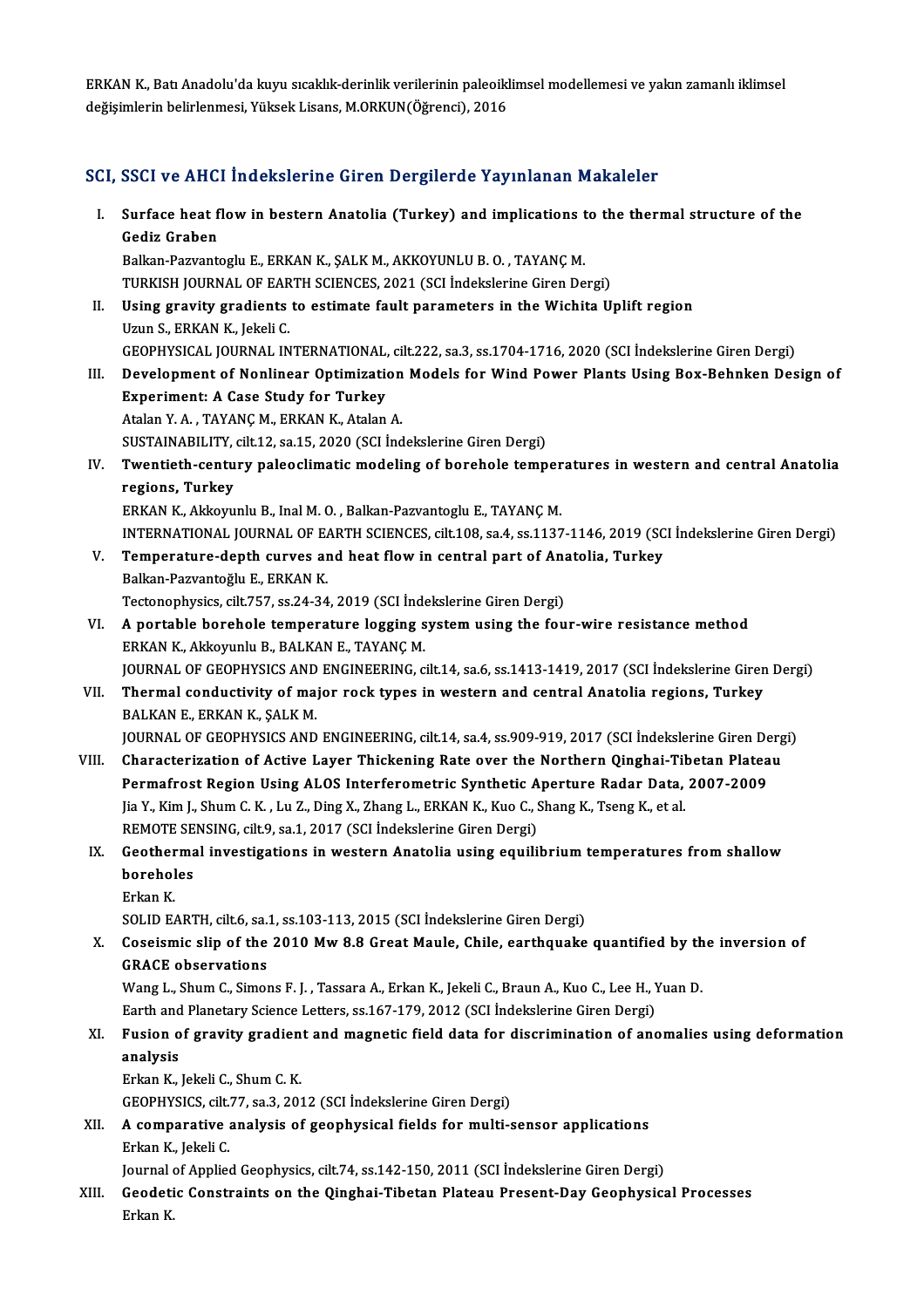Terrestrial Atmospheric And Oceanic Sciences, cilt.22, sa.2, ss.241-253, 2011 (SCI İndekslerine Giren Dergi)<br>Transient thermal regimes in the Sierre Nevede and Peis Celifornia evtinst euter area followin

- Terrestrial Atmospheric And Oceanic Sciences, cilt.22, sa.2, ss.241-253, 2011 (SCI İndekslerine Giren Dergi)<br>XIV. Transient thermal regimes in the Sierra Nevada and Baja California extinct outer arcs following the Terrestrial Atmospheric And Oceanic :<br>Transient thermal regimes in the<br>cessation of Farallon subduction<br>Frican K. Plaskwell D. Transient thermal regimes in the Sierra Nevada and Baja California extinct outer arcs following the cessation of Farallon subduction<br>Erkan K., Blackwell D. cessation of Farallon subduction<br>Erkan K., Blackwell D.<br>Journal of Geophysical Research: Solid Earth, cilt.114, sa.2, 2009 (SCI İndekslerine Giren Dergi)<br>Understanding the Chana Het Springs, Alaska, geothermal system using Erkan K., Blackwell D.<br>Journal of Geophysical Research: Solid Earth, cilt.114, sa.2, 2009 (SCI İndekslerine Giren Dergi)<br>XV. Understanding the Chena Hot Springs, Alaska, geothermal system using temperature and pressure
- Journal of Geophysical Research: Solid<br>Understanding the Chena Hot Spr<br>data from exploration boreholes<br>Erkan K. Holdmann C. Boneit W. Pla Understanding the Chena Hot Springs, Al<br>data from exploration boreholes<br>Erkan K., Holdmann G., Benoit W., Blackwell D.<br>Coathermics silt 27, sa 6, ss 565, 595, 2009, ss data from exploration boreholes<br>Erkan K., Holdmann G., Benoit W., Blackwell D.<br>Geothermics, cilt.37, sa.6, ss.565-585, 2008 (SCI İndekslerine Giren Dergi) Erkan K., Holdmann G., Benoit W., Blackwell D.<br>Geothermics, cilt.37, sa.6, ss.565-585, 2008 (SCI İndekslerine Giren Dergi)<br>XVI. A thermal test of the post-subduction tectonic evolution along the California transform margin
- Geothermics, cilt.37, sa.6<br>A thermal test of the<br>Erkan K., Blackwell D. D.<br>Coophysical Besearch Le A thermal test of the post-subduction tectonic evolution along the Cal<br>Erkan K., Blackwell D. D.<br>Geophysical Research Letters, cilt.35, sa.7, 2008 (SCI İndekslerine Giren Dergi)<br>Strongly interacting one dimensional Bose Fi Erkan K., Blackwell D. D.<br>Geophysical Research Letters, cilt.35, sa.7, 2008 (SCI indekslerine Giren Dergi)<br>XVII. Strongly interacting one-dimensional Bose-Einstein condensates in harmonic traps<br>Tenster B. Erken K.
- Geophysical Researd<br>**Strongly interacti**<br>Tanatar B., Erkan K.<br>Physical Paviou A. Strongly interacting one-dimensional Bose-Einstein condensates in harmonic traps<br>Tanatar B., Erkan K.<br>Physical Review A - Atomic, Molecular, and Optical Physics, cilt.62, sa.5, ss.53601, 2000 (SCI İndekslerine Giren<br>Dorgi) Tanata:<br>Physica<br>Dergi)

## Dergi)<br>Diğer Dergilerde Yayınlanan Makaleler

- Iger Dergilerde Yayınlanan Makaleler<br>I. Geophysical Investigations on Gravity Gradiometry and Magnetic Data over the Wichita Uplift<br>Region, Southwestern Oklahoma Region as Augustian Pram<br>Geophysical Investigations on Gr<br>Region, Southwestern Oklahoma<br>Frkan K Geophy:<br>Region,<br>Erkan K. Region, Southwestern Oklahoma<br>Erkan K.<br>Geodetic Science Reports, ss.1-26, 2015 (Hakemli Üniversite Dergisi) Erkan K.<br>Geodetic Science Reports, ss.1-26, 2015 (Hakemli Üniversite Dergisi)<br>II. Heat flow and geothermal potential in the South-Central United States<br>Negrory B.T. Plackwell D.D. Erken K.
- Geodetic Science Reports, ss.1-26, 2015<br>Heat flow and geothermal potentia<br>Negraru P. T. , Blackwell D. D. , Erkan K.<br>Netural Besources Besearsh, silt 17, ss.4 Heat flow and geothermal potential in the South-Central United States<br>Negraru P. T. , Blackwell D. D. , Erkan K.<br>Natural Resources Research, cilt.17, sa.4, ss.227-243, 2008 (Diğer Kurumların Hakemli Dergileri)<br>A Componativ Negraru P. T. , Blackwell D. D. , Erkan K.<br>Natural Resources Research, cilt.17, sa.4, ss.227-243, 20<br>III. A Comparative Overview of Geophysical Methods
- Natural I<br>**A Comp**<br>Erkan K.<br>Geodatio III. A Comparative Overview of Geophysical Methods<br>Erkan K.<br>Geodetic Science Reports, ss.1-70, 2008 (Hakemli Üniversite Dergisi)

# Geodeuc Science Reports, ss.1-70, 2008 (Hakemii Universite Dergisi)<br>Hakemli Kongre / Sempozyum Bildiri Kitaplarında Yer Alan Yayınlar

- akemli Kongre / Sempozyum Bildiri Kitaplarınd<br>I. EGE BÖLGESİNDE JEOTERMAL GRADYAN DAĞILIMI<br>PALKANE ERKANK SALKM AKKOYINLUR OLTAYAN I. EGE BÖLGESİNDE JEOTERMAL GRADYAN DAĞILIMI<br>BALKAN E., ERKAN K., ŞALK M., AKKOYUNLU B. O. , TAYANÇ M. EGE BÖLGESİNDE JEOTERMAL GRADYAN DAĞILIMI<br>BALKAN E., ERKAN K., ŞALK M., AKKOYUNLU B. O. , TAYANÇ M.<br>ULUSLARARASI KATILIMLITÜRKİYE ULUSAL JEODEZİ VE JEOFİZİK BİRLİĞİ BİLİMSEL KONGRESİ, İzmir, Türkiye,<br>20 Mayıc. 02 Haritan 2 BALKAN E., ERKAN K., ŞALK<br>ULUSLARARASI KATILIMLIT<br>30 Mayıs - 02 Haziran 2018<br>ISL AKISL ÖL CÜMLERLİ ILE ULUSLARARASI KATILIMLITÜRKİYE ULUSAL JEODEZİ VE JEOFİZİK BİRLİĞİ BİLİMSEL KONGRESİ, İzmir, Türk<br>30 Mayıs - 02 Haziran 2018<br>II. ISI AKISI ÖLÇÜMLERİ İLE ORTA ANADOLU'DA ÖRTÜLÜ JEOTERMAL SAHALARIN BELİRLENMESİ<br>ERKAN K. BALKAN
- 30 Mayıs 02 Haziran 2018<br>ISI AKISI ÖLÇÜMLERİ İLE ORTA ANADOLU'DA Ö<br>ERKAN K., BALKAN E., AKKOYUNLU B. O. , TAYANÇ M.<br>V. Jestermal Kaynaklar ve Değal Mineralli Sular Somne ISI AKISI ÖLÇÜMLERİ İLE ORTA ANADOLU'DA ÖRTÜLÜ JEOTERMAL SAHALARIN BELİRLENMESİ<br>ERKAN K., BALKAN E., AKKOYUNLU B. O. , TAYANÇ M.<br>V. Jeotermal Kaynaklar ve Doğal Mineralli Sular Sempozyumu ve Sergisi, Afyon, Türkiye, 21 - 2 ERKAN K., BALKAN E., AKKOYUNLU B. O. , TAYANÇ M.<br>V. Jeotermal Kaynaklar ve Doğal Mineralli Sular Sempo<br>III. **Türkiye'de Güncel İklim Değişikliği** V. Jeotermal Kaynaklar ve Doğal Mineralli Sular Sempozyumu ve Sergisi, Afyon, Türkiye, 21 - 24 Şubat 2018
- TAYANÇ M., Eren E., Aydın Y., Baltacı H., GÖKTÜRK O. M., ERKAN K., AKKOYUNLU B. O. VII. Ulusal Hava Kirliliği ve Kontrolü Sempozyumu, Antalya, Türkiye, 1 - 03 Kasım 2017
- IV. DEVELOPMENT OF A DIGITAL DATATRANSMISSION PORTABLE BOREHOLETEMPERATURE LOGGING ERKAN K., DOĞRUEL M., AKKOYUNLU B. O., BAYAT F. K., ŞİŞMAN A., BALKAN E., TAYANÇM. The 9th International Symposium on Image Processing, Wavelet and Applications, 5 - 08 Kasım 2017
- V. STATISTICAL EVALUATION AND WAVELET ANALYSIS OF WIND SPEED TAYANÇM., ERKAN K., AKKOYUNLU B.O., BALTACI H. 9th International Symposium on Image Processing, Wavelet and Applications, 5 - 08 Kasım 2017